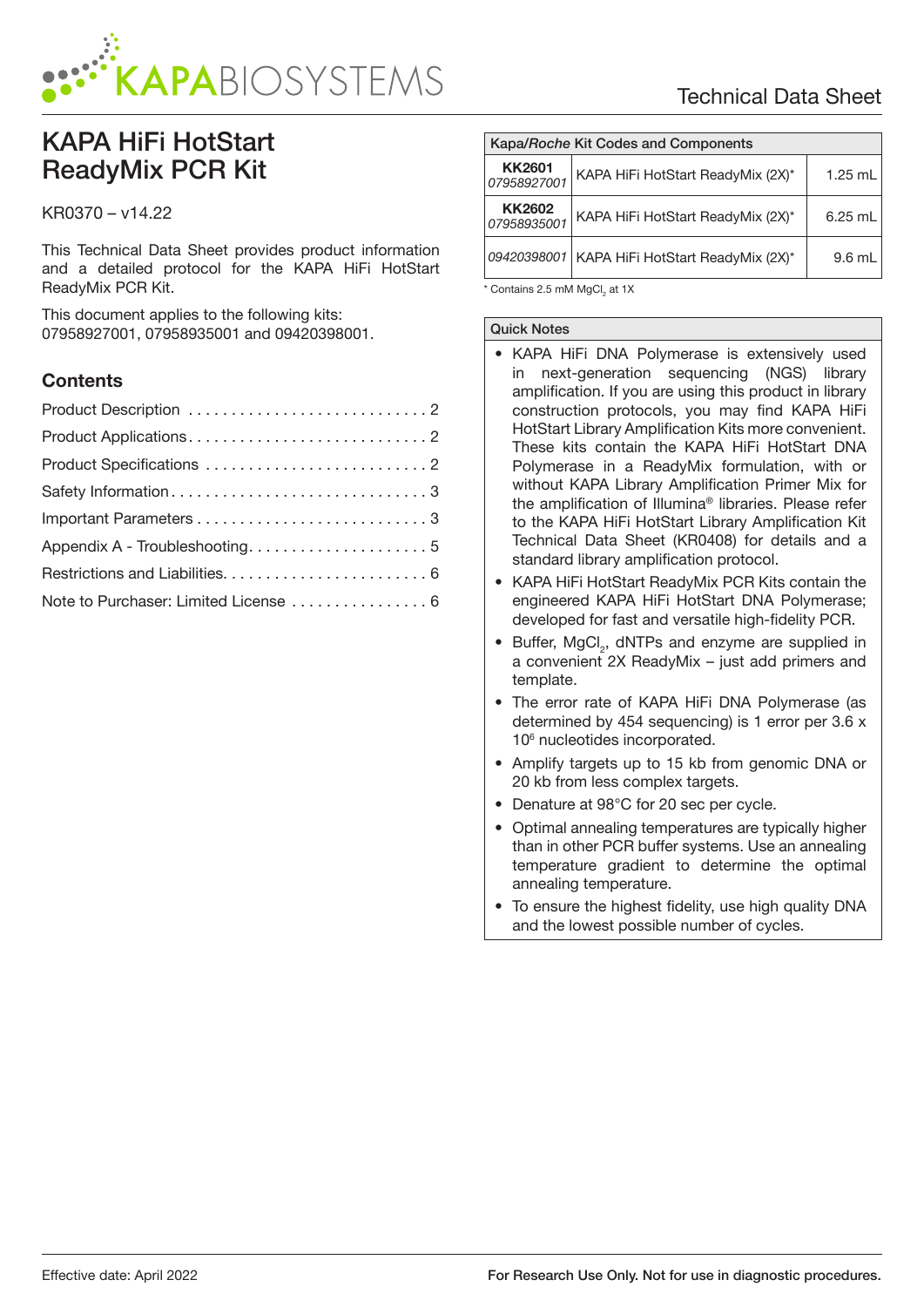# Product Description

KAPA HiFi HotStart DNA Polymerase is a B-family DNA polymerase, engineered to have increased affinity for DNA, without the need for accessory proteins or DNA binding domains. The intrinsic high processivity of the enzyme results in significant improvement in yield, speed and sensitivity when compared with wild-type B-family DNA polymerases. In addition, the ability to amplify long fragments, as well as GC- and AT-rich targets, is significantly improved. The enzyme is combined with a proprietary antibody that inactivates the enzyme until the first denaturation step. This prevents nonspecific amplification during reaction setup, increases sensitivity, and improves reaction efficiency.

In the ReadyMix PCR Kit, KAPA HiFi HotStart DNA Polymerase is supplied in a convenient 2X ReadyMix format, containing all reaction components except primers and template. The ReadyMix contains KAPA HiFi HotStart DNA Polymerase (0.5 U per 25 µL reaction) in a proprietary reaction buffer containing dNTPs (0.3 mM of each dNTP at 1X), MgCl<sub>2</sub> (2.5 mM at 1X) and stabilizers.

KAPA HiFi HotStart ReadyMix is designed for routine, highfidelity PCR of a wide range of targets and fragment sizes. It offers error rates approximately 100 times lower than wildtype Taq DNA polymerase, and higher success rates and yields than achievable with wild-type B-family (proofreading) DNA polymerases. In addition, KAPA HiFi HotStart requires significantly shorter cycling times than wild-type B-family DNA polymerases.

KAPA HiFi HotStart DNA Polymerase has  $5' \rightarrow 3'$  polymerase and  $3' \rightarrow 5'$  exonuclease (proofreading) activity, but no  $5' \rightarrow 3'$ exonuclease activity. The strong  $3' \rightarrow 5'$  exonuclease activity results in extremely high accuracy during DNA amplification. The error rate of KAPA HiFi HotStart DNA Polymerase (determined by 454 sequencing) is 1 error per  $3.6 \times 10^6$ nucleotides incorporated. This fidelity is approximately 100 times higher than that of wild-type Taq DNA polymerase. and up to 10 times higher than that of other B-family DNA polymerases and polymerase blends.

DNA fragments generated with KAPA HiFi HotStart ReadyMix may be used for routine downstream analysis and applications, including restriction enzyme digestion, cloning and sequencing. PCR products generated with KAPA HiFi HotStart ReadyMix are blunt-ended, but may be 3'-dAtailed for cloning into TA-cloning vectors (see Important Parameters: TA-cloning).

# Product Applications

The KAPA HiFi HotStart PCR Kit is ideally suited for:

- NGS library amplification
- Amplification of fragments for Sanger sequencing (direct sequencing or sequencing of cloned PCR products)
- Amplification of DNA fragments to be cloned for protein expression or genomic characterization
- Site-directed mutagenesis.

For more information on these and other high-fidelity PCR applications, please refer to KAPA HiFi Application Notes available from sequencing.roche.com.

# Product Specifications

# Shipping and Storage

The enzymes provided in this kit are temperature sensitive, and appropriate care should be taken during shipping and storage. KAPA HiFi HotStart ReadyMix Kits are shipped on dry ice or ice packs, depending on the country of destination. Upon arrival, store kit components at -15°C to -25°C in a constant-temperature freezer. When stored under these conditions and handled correctly, full activity of the kit is retained until the expiry date indicated on the kit label.

# **Handling**

KAPA HiFi HotStart ReadyMix contains isostabilizers and may not freeze solidly, even when stored at -15°C to -25°C. This will not affect the shelf-life of the product. Nevertheless, always ensure that the product has been fully thawed and mixed before use. Reagents may be stored at 2°C to 8°C for short-term use (up to 1 month). Return to -15°C to -25°C for long-term storage. Provided that all components have been handled carefully and not contaminated, the kit is not expected to be compromised if left (unintentionally) at room temperature for a short period of time (up to 3 days). Long-term storage at room temperature and 2°C to 8°C is not recommended. Please note that reagents stored at temperatures above -15°C to -25°C are more prone to degradation when contaminated during use, and therefore storage at such temperatures is at the user's own risk.

#### Quality Control

Each batch of KAPA HiFi HotStart DNA Polymerase is confirmed to contain <2% contaminating protein (Agilent Protein 230 Assay). All kit components are subjected to stringent quality control tests, are free of detectable contaminating endonuclease activity, and meets strict requirements with respect to DNA contamination levels. Please contact Technical Support at sequencing.roche.com/support for more information.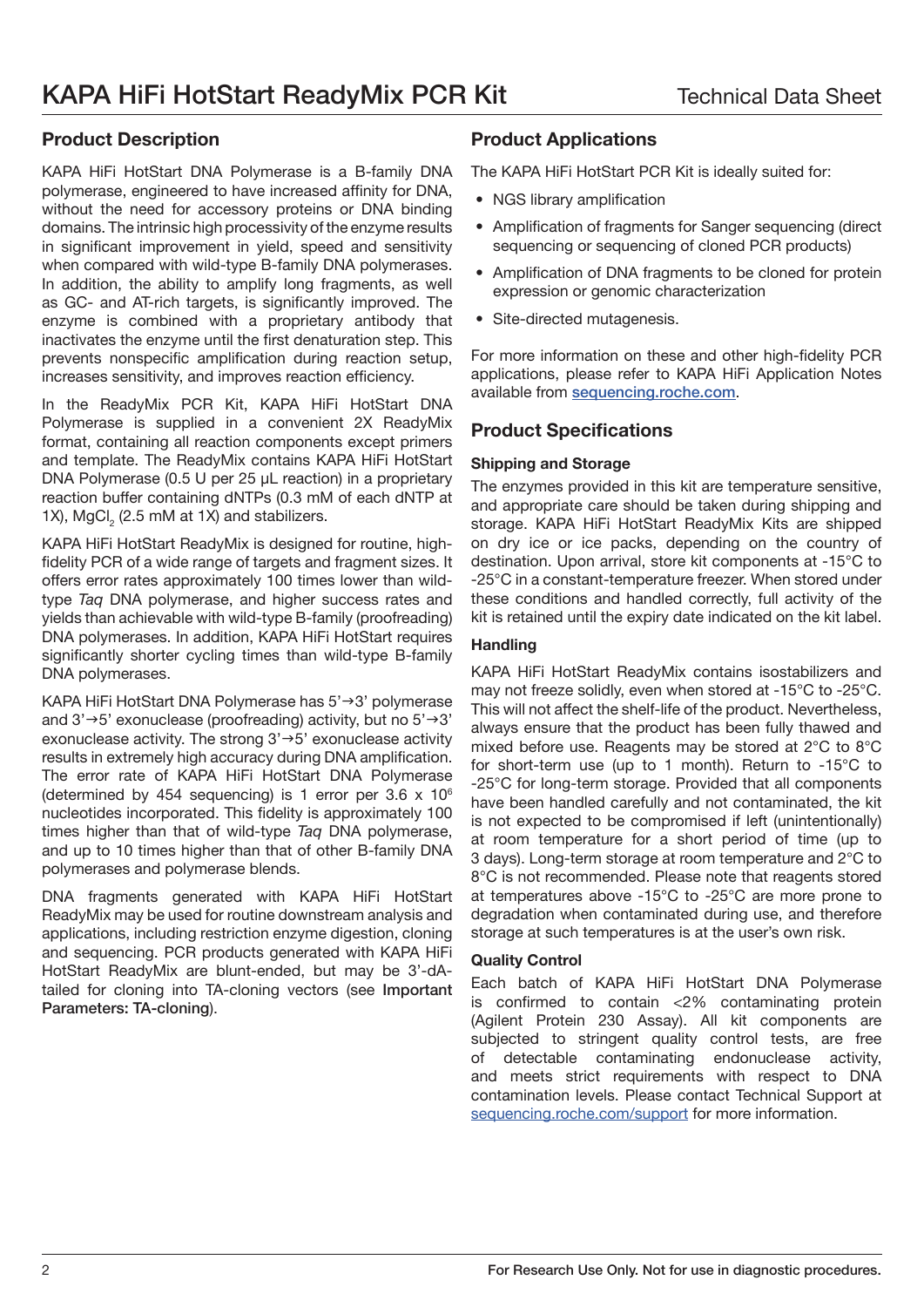# Safety Information

#### **Precautions**

- Handle all samples as if potentially infectious, using safe laboratory procedures. As the sensitivity and titer of potential pathogens in the sample material can vary, the operator must optimize pathogen inactivation and follow the appropriate measures according to local safety regulations.
- Do not eat, drink, or smoke in the laboratory area.
- Do not pipette by mouth.
- Wear protective disposable gloves, laboratory coats, and eye protection, when handling samples and kit reagents.
- Wash hands thoroughly after handling samples and reagents.

# Waste handling

- Discard unused reagents and waste in accordance with country, federal, state, and local regulations.
- Safety Data Sheets (SDS) are available online on dialog.roche.com, or upon request from the local Roche office.

# Important Parameters

#### Annealing temperature

Due to the high salt concentration of the KAPA HiFi HotStart ReadyMix, the optimal annealing temperature for a given primer set is usually different when compared with a different buffer system. When using the ReadyMix with a specific primer pair for the first time, determine the optimal annealing temperature with an annealing temperature gradient PCR. We recommend a gradient from 60 – 72°C, although some assays may require even higher annealing temperatures. For assays with optimal annealing temperatures of 68°C or higher, two-step cycling may be performed at the optimal annealing temperature. Optimal annealing temperatures below 60°C are rare, but may be required when using primers with a high AT-content.

If a gradient PCR is not feasible, use an annealing temperature of 65°C as a first approach, and adjust the annealing temperature based on the results obtained:

- If a low yield of only the specific product is obtained, lower the annealing temperature in 1 – 2°C increments.
- If nonspecific products are formed in addition to the specific product, increase the annealing temperature in 1 – 2°C increments.
- If no product is formed (specific or nonspecific), reduce the annealing temperature by  $5^{\circ}$ C. MgCl<sub>2</sub> concentration may have to be increased.
- If only nonspecific products are formed (in a ladderlike pattern), increase the annealing temperature by 5°C or try recommendations for GC-rich PCR (see Important Parameters: GC-rich PCR).

NOTE: The optimal annealing temperature for a specific primer pair with KAPA HiFi HotStart ReadyMix is typically  $2 - 3$ °C lower than the optimal annealing temperature in KAPA HiFi Fidelity Buffer, and 2 – 3°C higher than the KAPA HiFi GC Buffer optimal annealing temperature.

# MgCl<sub>2</sub> concentration

KAPA HiFi HotStart ReadyMix contains a final (1X) MgCl<sub>2</sub> concentration of 2.5 mM, which is sufficient for most applications. Applications which are likely to require higher  $MgCl<sub>2</sub>$  concentrations include long PCR (>10 kb) and ATrich PCR, as well as amplification using primers with a low GC content (<40%).

# GC-rich PCR

For GC-rich amplicons, reactions may be supplemented with 5% DMSO, 1X KAPA Enhancer 1 (supplied with KAPA2G Robust PCR Kits) or 1 M betaine to improve yield and/or specificity.

# Primer and Template DNA quality

Another critical factor for successful PCR with KAPA HiFi HotStart ReadyMix is primer design and quality. Primers should be carefully designed to eliminate the possibility of primer-dimer formation and nonspecific annealing as far as possible, and should have a GC content of 40 – 60%. Primers with GC content >60% may require higher denaturation temperatures and/or longer denaturation times, while primers with GC content <40% may require annealing temperatures <60°C, and/or increased MgCl<sub>2</sub> and primer concentrations. Furthermore, primer sets should be designed to have similar theoretical melting temperatures.

NOTE: Always dilute and store primers in a buffered solution (e.g. 10 mM Tris-HCl, pH 8.0 – 8.5) instead of PCR-grade water to limit degradation and maintain primer quality.

High-quality template DNA is essential for high-fidelity amplification. Degraded, damaged, or sheared template DNA is particularly problematic when amplifying longer fragments (>1 kb). To limit degradation and maintain template quality, always dilute and store DNA in a buffered solution (e.g. 10 mM Tris-HCl, pH 8.0 – 8.5) instead of PCR-grade water.

Amplification from low-complexity templates, such as plasmid DNA, generally requires minimal optimization. Applications based on low target copy numbers (e.g. when amplifying single-copy genes from genomic templates, or when using cDNA as template) are generally more challenging. For plasmid DNA, 1 – 10 ng template per 25 uL reaction is sufficient, whereas up to 100 ng complex genomic DNA or cDNA may be required.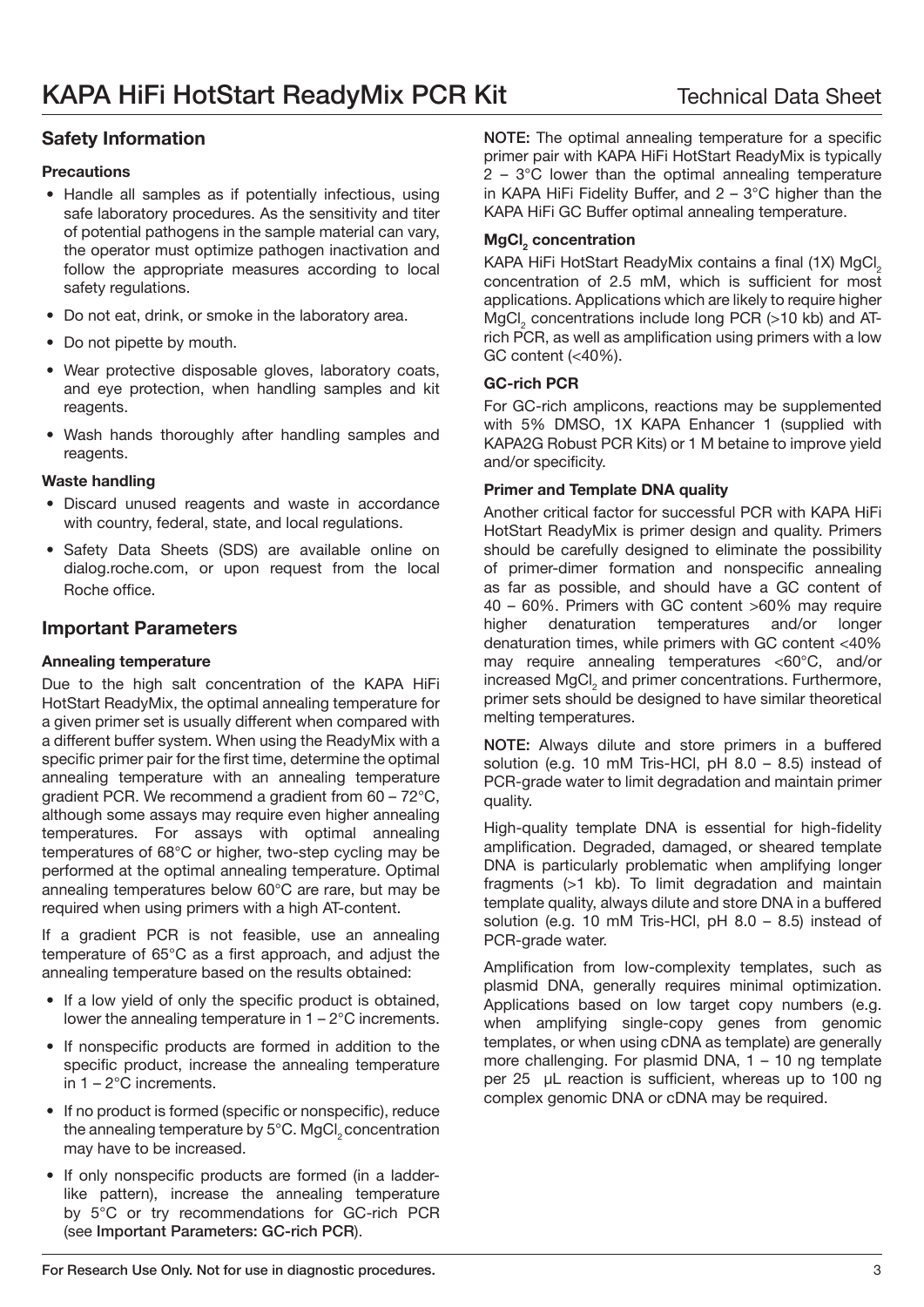# TA-cloning

DNA fragments generated with the KAPA HiFi HotStart ReadyMix may be used directly for blunt-end cloning, or cloning using restriction endonucleases. For TA cloning of KAPA HiFi HotStart ReadyMix PCR products, first purify the PCR product to remove the KAPA HiFi HotStart DNA Polymerase, as residual proofreading activity will remove any dA-overhangs added during the A-tailing reaction. Perform A-tailing by combining the purified PCR product, 1X Taq buffer (with 1.5 mM  $MgCl<sub>2</sub>$ ), 0.2 mM dATP and 1 U of Taq DNA polymerase and incubating for 5 min at 72°C.

#### NGS library amplification

NGS library amplification differs from other high-fidelity PCR applications in three noteworthy ways: (i) unlike genomic DNA or plasmids, templates are comprised of highly heterogenous populations of linear DNA or cDNA fragments; (ii) the input copy number is orders of magnitude higher than in "conventional" PCR applications, and (iii) the aim is not to amplify a single amplicon with high specificity, but to amplify a complex collection of library fragments with minimal bias. For important parameters relating to NGS library amplification with KAPA HiFi kits, please refer to the KAPA HiFi HotStart Library Amplification Kit Technical Data Sheet (KR0408).

# Standard PCR Protocol

IMPORTANT! The KAPA HiFi HotStart ReadyMix contains an engineered B-family (proofreading) DNA polymerase and uniquely-formulated buffers, and requires specialized reaction conditions. If these conditions are not adhered to, reaction failure is likely. Refer to Important Parameters for more information.

IMPORTANT! The reaction setup and cycling conditions below serve as a starting point for standard PCR. If you are using KAPA HiFi HotStart ReadyMix for NGS library amplification, please refer to the instructions in the KAPA HiFi HotStart Library Amplification Kit Technical Data Sheet (KR0408).

#### Step 1: Prepare the PCR master mix

- 1.1 KAPA HiFi HotStart reactions MUST be set up on ice since the high proofreading activity of the enzyme will result in rapid primer degradation at room temperature.
- 1.2 Ensure that all reagents are properly thawed and mixed.
- 1.3 Prepare a PCR master mix containing the appropriate volume of all reaction components common to all or a subset of reactions to be performed.
- 1.4 Calculate the required volumes of each component based on the following table:

| Component                                        | 25 $\mu$ L reaction <sup>1</sup> | Final conc. |
|--------------------------------------------------|----------------------------------|-------------|
| PCR-grade water                                  | Up to $25 \mu L$                 | N/A         |
| 2X KAPA HiFi HotStart<br>ReadyMix <sup>2,3</sup> | 12.5 $\mu$ L                     | 1X          |
| 10 µM Forward Primer                             | $0.75$ µL                        | $0.3 \mu M$ |
| 10 µM Reverse Primer                             | $0.75$ µL                        | $0.3 \mu M$ |
| Template DNA <sup>4</sup>                        | As required                      | As required |

1 Reaction volumes may be adjusted between 10 – 50 µL. For volumes other than 25 μL, scale reagents proportionally. Reaction volumes >50 µL are not recommended.

<sup>2</sup> KAPA HiFi HotStart ReadyMix contains 2.5 mM MgCl<sub>2</sub> (1X). Additional MgCl<sub>2</sub> may be added separately, but is unlikely to be required.

3 KAPA HiFi HotStart ReadyMix contains 0.3 mM of each dNTP (1X), and 0.5 U of KAPA HiFi HotStart DNA Polymerase (per 25 µL reaction) in a proprietary reaction buffer.

 $4$  Use  $<$ 100 ng genomic DNA (10 – 100 ng) and  $<$ 1 ng less complex DNA (0.1 – 1 ng) per 25 µL reaction as first approach.

#### Step 2: Set up individual reactions

- 2.1 Transfer the appropriate volumes of PCR master mix, template and primer to individual PCR tubes or wells of a PCR plate.
- 2.2 Cap or seal individual reactions, mix and centrifuge briefly.

#### Step 3: Run the PCR

3.1 Perform PCR with the following cycling protocol:

| <b>Step</b>                       | Temperature         | <b>Duration</b>  | <b>Cycles</b> |
|-----------------------------------|---------------------|------------------|---------------|
| Initial denaturation <sup>1</sup> | $95^{\circ}$ C      | 3 min            |               |
| Denaturation <sup>2</sup>         | $98^{\circ}$ C      | 20 sec           |               |
| Annealing <sup>3,4</sup>          | $60 - 75^{\circ}$ C | 15 sec           | $15 - 35^{6}$ |
| Extension <sup>5</sup>            | $72^{\circ}$ C      | $15 - 60$ sec/kb |               |
| Final extension                   | $72^{\circ}$ C      | 1 min/kb         |               |

1 Initial denaturation for 3 min at 95°C is sufficient for most non-NGS applications. Use 5 min at 95°C for GC-rich targets (>70% GC content).

2 KAPA HiFi HotStart ReadyMix has a higher salt concentration than conventional PCR ready-mixes, which affects DNA melting. To ensure that complex and GCrich targets are completely denatured, use a temperature of 98°C for denaturation during cycling.

3 In addition to DNA melting, high salt also affects primer annealing. The optimal annealing temperature for a specific primer set is likely to be different (higher) than when used in a conventional PCR ready-mix. An annealing temperature gradient PCR is recommended to determine the optimal annealing temperature with the KAPA HiFi HotStart ReadyMix. If gradient PCR is not feasible, anneal at 65°C as a first approach.

4 Two-step cycling protocols with a combined annealing/extension temperature in the range of 68 – 75°C and a combined annealing/extension time of 30 sec/kb may be used.

<sup>5</sup> Use 15 sec extension per cycle for targets ≤1 kb, and 30 – 60 sec/kb for longer fragments, or to improve yields.

 $6$  For highest fidelity, use ≤25 cycles. In cases where very low template concentrations or low reaction efficiency results in low yields, 30 – 35 cycles may be performed to produce sufficient product for downstream applications.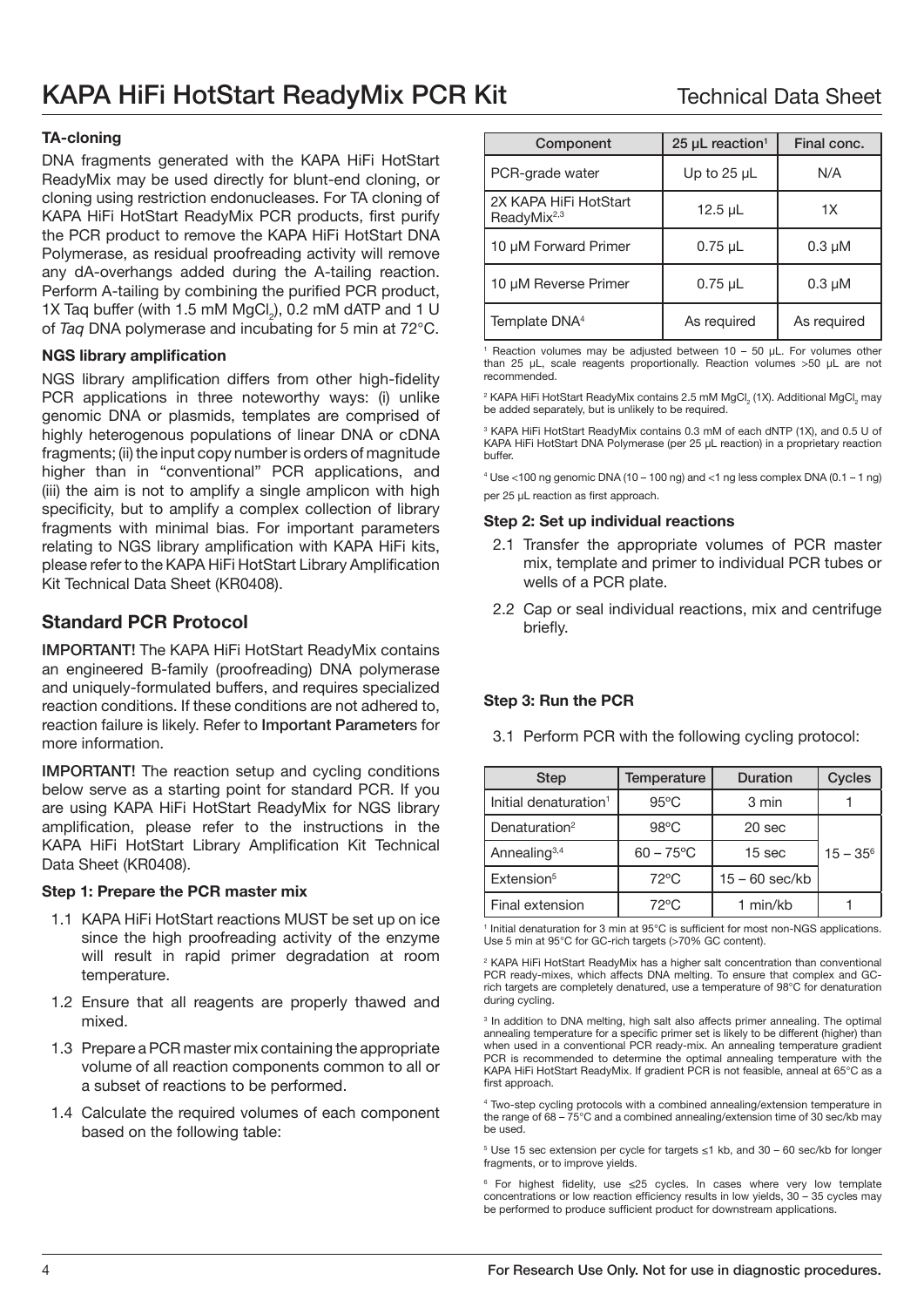# Appendix A - Troubleshooting

| Symptoms                                    | Key parameters                       | Solutions                                                                                                                                                                                                        |
|---------------------------------------------|--------------------------------------|------------------------------------------------------------------------------------------------------------------------------------------------------------------------------------------------------------------|
| No amplification or<br>low yield            | Cycling protocol                     | Use the recommended $3 - 5$ min initial denaturation at 95 $\degree$ C, and perform<br>cycle denaturation for 20 sec at 98°C.                                                                                    |
|                                             |                                      | Increase the extension time to a maximum of 1 min/kb.                                                                                                                                                            |
|                                             |                                      | Increase the number of cycles.                                                                                                                                                                                   |
|                                             | Annealing temperature is too<br>high | Reduce the annealing temperature by $5^{\circ}$ C.                                                                                                                                                               |
|                                             |                                      | Optimize the annealing temperature by gradient PCR.                                                                                                                                                              |
|                                             | Template DNA quantity and<br>quality | Excess template DNA chelates Mg <sup>2+</sup> . Either reduce the template concentration<br>to <100 ng, or increase MgCl <sub>2</sub> .                                                                          |
|                                             |                                      | Check template DNA quality. Store and dilute in a buffered solution, not water.                                                                                                                                  |
|                                             | Primer concentration                 | Some primers anneal more efficiently than others. Increase the primer<br>concentration, or optimize MgCl, to improve primer binding. Store and dilute<br>primers in a buffered solution, not water.              |
|                                             | MgCl <sub>2</sub> concentration      | Optimize MgCl <sub>2</sub> concentration. AT-rich PCR typically requires more MgCl <sub>2</sub> .                                                                                                                |
| Nonspecific<br>amplification or<br>smearing | <b>Template DNA</b>                  | Use <100 ng of DNA per reaction, or reduce the number of cycles.                                                                                                                                                 |
|                                             |                                      | Check template DNA quality.                                                                                                                                                                                      |
|                                             | Cycling protocol                     | Excessive annealing and/or extension times will result in nonspecific<br>amplification, typically of bands larger than the target band. Reduce the<br>annealing and extension times to a minimum of 10 sec each. |
|                                             |                                      | Reduce the number of cycles.                                                                                                                                                                                     |
|                                             | Annealing temperature is too<br>low  | A sub-optimal annealing temperature will result in nonspecific amplicons<br>that are typically smaller than the target band. See Important Parameters:<br>Annealing Temperature.                                 |
|                                             | Target GC content                    | Add 5% DMSO, 1X KAPA Enhancer 1 or 1 M betaine to reactions to facilitate<br>melting of GC-rich templates.                                                                                                       |
|                                             | Primer concentration                 | Some primers anneal more efficiently than others. Decrease the primer<br>concentration. Store and dilute primers in a buffered solution, not water.                                                              |